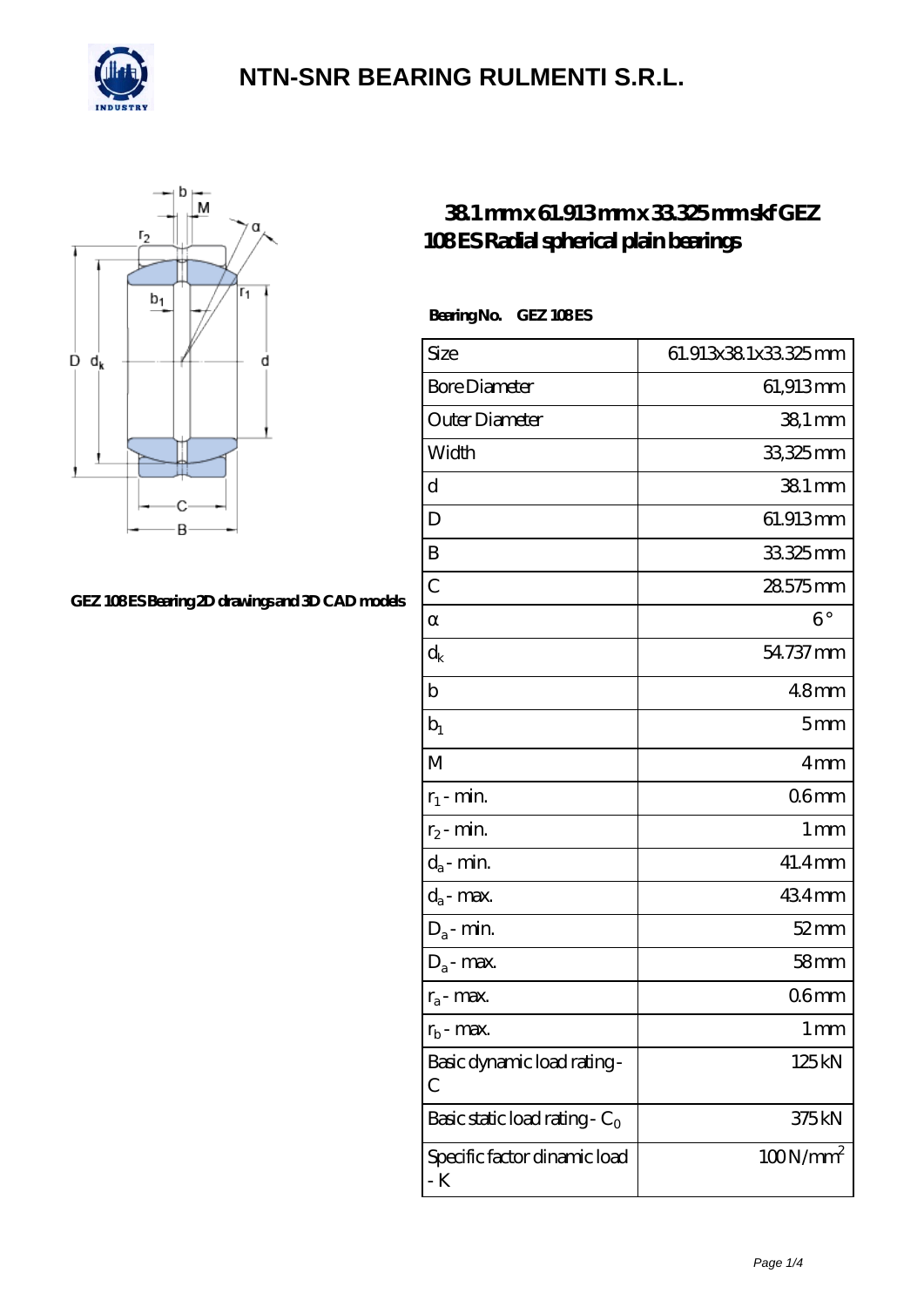

| Specific factor static load -<br>$K_{O}$ | $300N/mm^2$                                                                                                                                                 |
|------------------------------------------|-------------------------------------------------------------------------------------------------------------------------------------------------------------|
| $Constant - KM$                          | 330                                                                                                                                                         |
| Category                                 | Spherical Plain Bearings -<br>Radial                                                                                                                        |
| Inventory                                | 0 <sup>0</sup>                                                                                                                                              |
| Manufacturer Name                        | <b>SKF</b>                                                                                                                                                  |
| Minimum Buy Quantity                     | N/A                                                                                                                                                         |
| Weight / Kilogram                        | Q419                                                                                                                                                        |
| Product Group                            | <b>BO4264</b>                                                                                                                                               |
| Self Aligning                            | Yes                                                                                                                                                         |
| Rolling Element                          | Spherical Plain                                                                                                                                             |
| Material - Outer Member                  | <b>Steel</b>                                                                                                                                                |
| Material - Ball                          | Steel                                                                                                                                                       |
| Material - Liner                         | Not Applicable                                                                                                                                              |
| Relubricatable                           | Yes                                                                                                                                                         |
| Enclosure                                | Open                                                                                                                                                        |
| Other Features                           | 2 Piece   Lubrication Hole<br>and an Annular Groove in<br>Both Rings                                                                                        |
| Long Description                         | 1-1/2" Bore; 1-1/8" Housing<br>Width; 2-7/16" Outside<br>Diameter; Steel Outer<br>Member; Steel Ball; No<br>Liner; 1-5/16" Overall<br>Width; Relubricatable |
| Inch - Metric                            | Inch                                                                                                                                                        |
| Category                                 | Plain Bearings Spherical<br>Radial                                                                                                                          |
| <b>UNSPSC</b>                            | 31171515                                                                                                                                                    |
| Harmonized Tariff Code                   | 8483308070                                                                                                                                                  |
| Noun                                     | Bearing                                                                                                                                                     |
| Keyword 3                                | Spherical                                                                                                                                                   |
| Keyword String                           | Plain Spherical Radial                                                                                                                                      |
| Manufacturer URL                         | http://www.skf.com                                                                                                                                          |
|                                          |                                                                                                                                                             |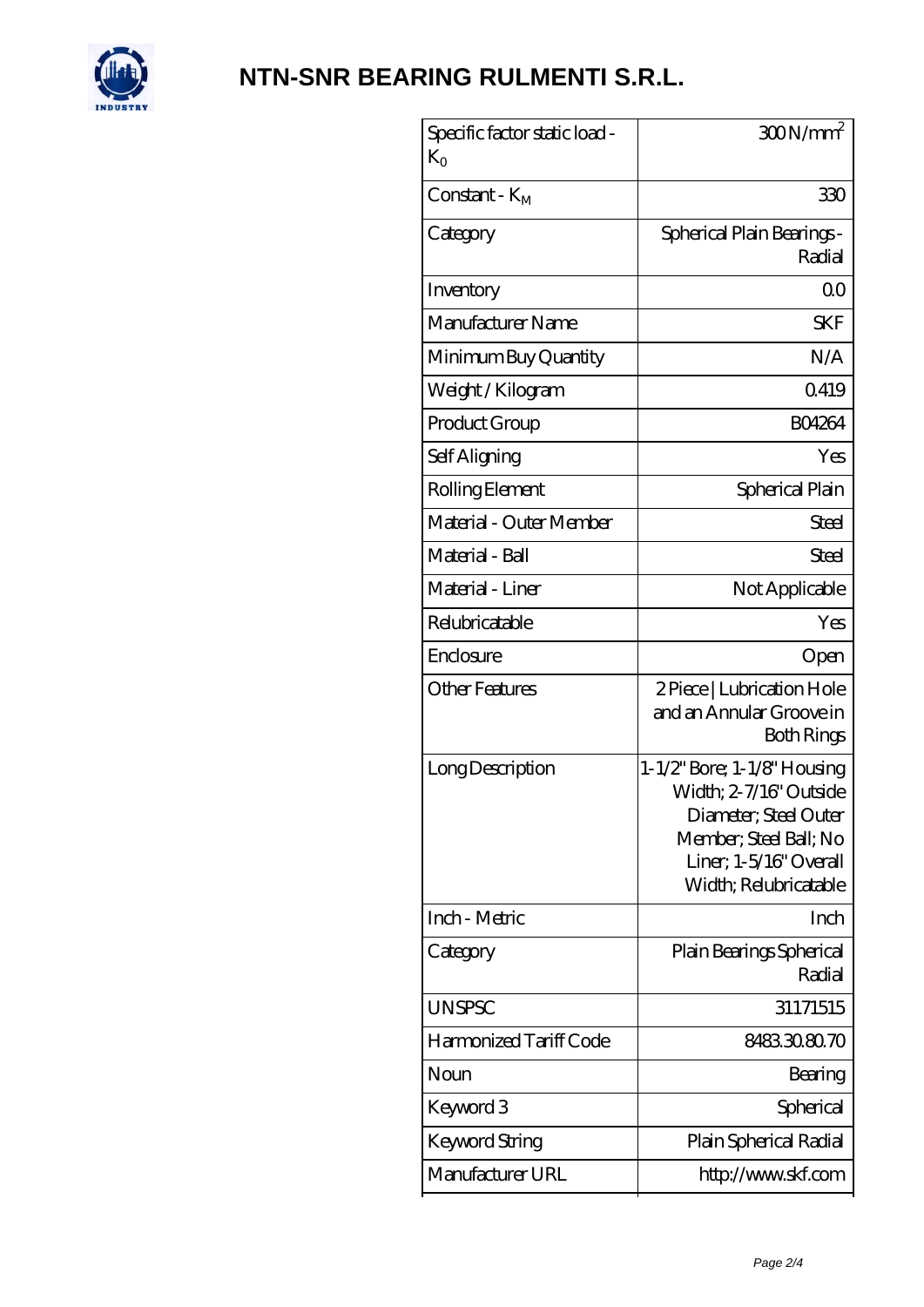

| Manufacturer Item Number                        | GEZ 108ES                               |
|-------------------------------------------------|-----------------------------------------|
| Weight/LBS                                      | 0926                                    |
| Housing Width                                   | 1.125Inch   28.575<br>Millimeter        |
| Bore                                            | $1.5$ Inch   38.1 Millimeter            |
| Outside Diameter                                | 2438Inch   61.925<br>Millimeter         |
| Overall Width                                   | 1.312Inch   33325<br>Millimeter         |
| bore diameter:                                  | $1.5000$ in                             |
| outer ring width:                               | 1.1250in                                |
| outside diameter:                               | 24375in                                 |
| grade:                                          | Commercial/Industrial                   |
| misalignment angle:                             | $6^{\circ}$                             |
| radial static load capacity:                    | 84303lbf                                |
| inner ring width:                               | $1.3120$ in                             |
| radial dynamic load<br>capacity:                | 28101 lbf                               |
| bearing type:                                   | Radial                                  |
| operating temperature<br>range:                 | $-50$ to +200 $^{\circ}$ C $^{\circ}$ F |
| lubrication type:                               | Requires Lubrication                    |
| overall width:                                  | $1.3120$ in                             |
| closure type:                                   | Open                                    |
| weight:                                         | 093lb                                   |
| outer ring material:                            | Chrome Steel                            |
| manufacturer product page:                      | Click here                              |
| inner ring material:                            | Chrome Steel                            |
| manufacturer upc number:                        | 7316576612251                           |
| Lubricant                                       | Regular relubrication -<br>grease       |
| Design (sliding contact<br>surface combination) | Steel/steel                             |
| Sealing solution                                |                                         |
|                                                 |                                         |